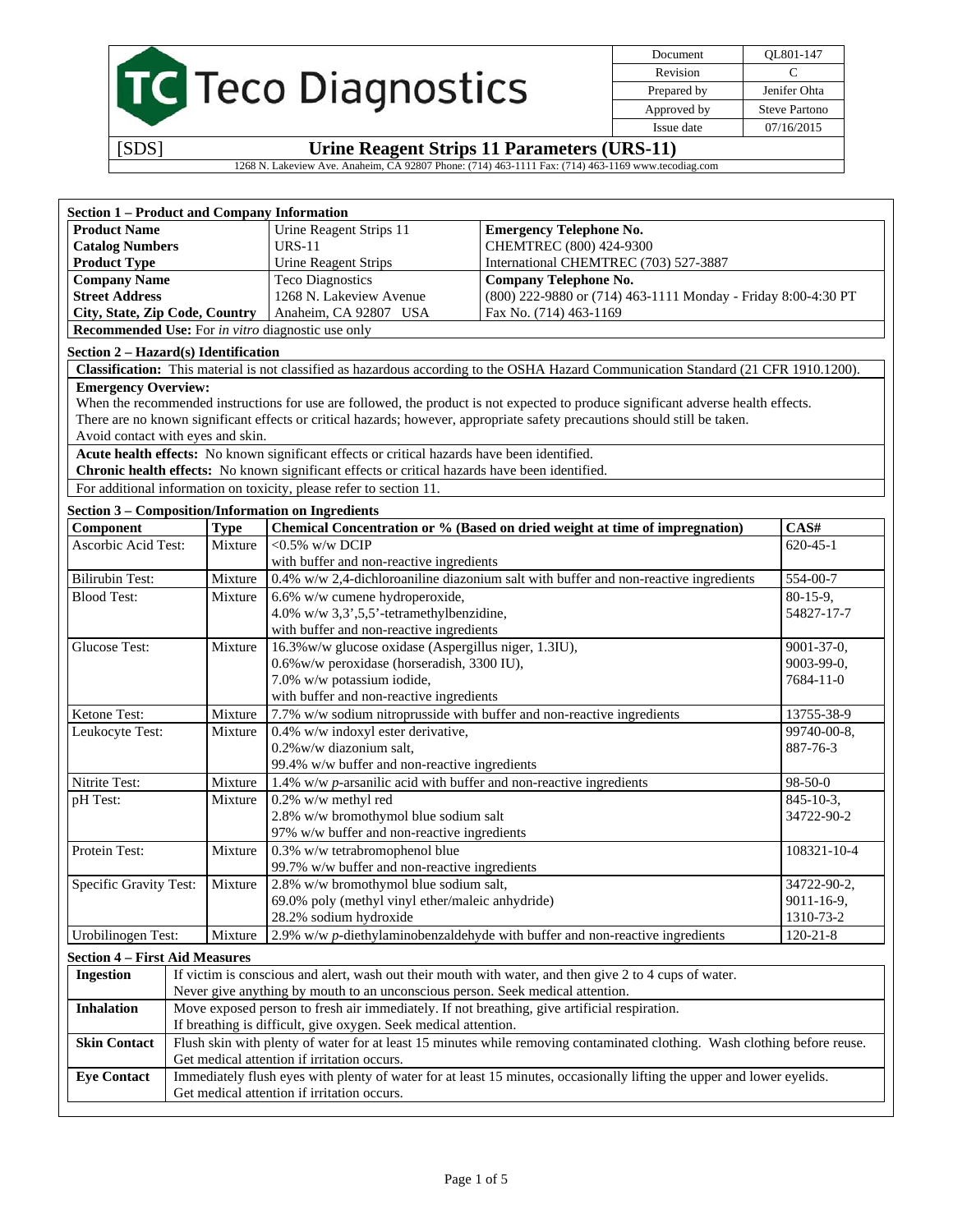| TC Teco Diagnostics |  |
|---------------------|--|
|---------------------|--|

Document QL801-147 Revision C Prepared by **Jenifer Ohta** Approved by Steve Partono Issue date 07/16/2015

[SDS] **Urine Reagent Strips 11 Parameters (URS-11)** 

1268 N. Lakeview Ave. Anaheim, CA 92807 Phone: (714) 463-1111 Fax: (714) 463-1169 www.tecodiag.com

# **Section 5- Fire and Explosive Hazard Data**

#### **Extinguishing Media**

Suitable: Use water spray, foam, or dry chemical.

# Unsuitable: None known

# **Specific Hazards**

No known hazardous combustion products.

### **Special protective equipment and precautions for fire-fighters**

Wear self-contained breathing apparatus and appropriate protective clothing for firefighting.

#### **Section 6 – Accidental Release Measures**

# **Personal precautions, protective equipment and emergency procedures**

Wear proper personal protective equipment (PPE) as indicated in section 8.

Exercise appropriate precautions to avoid contact with skin or eyes and prevent inhalation.

# **Methods and materials for containment and cleaning up**

Vacuum or sweep material and place into a suitable waste container. Dispose of in accordance with federal, state, and local regulations.

# **Section 7 – Handling and Storage**

#### **Handling**

Wear appropriate personal protective equipment (PPE) as indicated in section 8.

Avoid contact with eyes, skin, and clothing. Avoid inhalation or ingestion.

#### **Storage**

Store at 15-30ºC in the original container and protect from sunlight. Keep container closed when not in use.

#### **Section 8 – Exposure Controls / PPE**

| Components with workplace control parameters                                                                                                                                                                                                                                                                | The product contains no components with occupational exposure limit values.                               |
|-------------------------------------------------------------------------------------------------------------------------------------------------------------------------------------------------------------------------------------------------------------------------------------------------------------|-----------------------------------------------------------------------------------------------------------|
| <b>Engineering Controls</b>                                                                                                                                                                                                                                                                                 | No special ventilation requirements. Good general ventilation is sufficient.                              |
| <b>Personal Protective Equipment</b>                                                                                                                                                                                                                                                                        |                                                                                                           |
| $\mathbf{R}$ . $\mathbf{R}$ . $\mathbf{R}$ . $\mathbf{R}$ . $\mathbf{R}$ . $\mathbf{R}$ . $\mathbf{R}$ . $\mathbf{R}$ . $\mathbf{R}$ . $\mathbf{R}$ . $\mathbf{R}$ . $\mathbf{R}$ . $\mathbf{R}$ . $\mathbf{R}$ . $\mathbf{R}$ . $\mathbf{R}$ . $\mathbf{R}$ . $\mathbf{R}$ . $\mathbf{R}$ . $\mathbf{R}$ . | Described einer einer der dem Einer eine der Geschichten der Abereit der Erstellung aber der Eine Abereit |

#### **Respiratory Protection** Respiratory protective equipment is not required where adequately ventilated. **Hand Protection** Wear chemical-resistant, impervious gloves **Eye Protection** Safety glasses with side shields recommended. **Protective Clothing Wear a lab coat.**

**Other protective equipment** Ensure the eyewash station and/or safety shower/wash is located near the work area.

#### **General Hygiene Measures**

Handle in accordance with good industrial hygiene practice. After handling the product, remove gloves using proper glove removal technique (without touching outer surface of glove), and dispose gloves according to applicable laws and good laboratory practices. Wash hands thoroughly. Also wash hands before eating, smoking, using the lavatory, and at end of the work period.

# **Section 9 – Physical and Chemical Properties**

| Appearance                                          | 11 small, multicolored reagent test pads on a white plastic strip |
|-----------------------------------------------------|-------------------------------------------------------------------|
| Odor                                                | N/A                                                               |
| Odor threshold                                      | N/A                                                               |
| pН                                                  | N/A                                                               |
| Melting point / freezing point                      | N/A                                                               |
| Initial boiling point and boiling range             | N/A                                                               |
| <b>Flash point</b>                                  | N/A                                                               |
| <b>Evaporation rate</b>                             | N/A                                                               |
| <b>Flammability</b>                                 | Not flammable                                                     |
| <b>Upper/lower flammability or explosion limits</b> | N/A                                                               |
| Vapor pressure                                      | N/A                                                               |
| Vapor density                                       | N/A                                                               |
| <b>Relative density</b>                             | N/A                                                               |
| <b>Solubility</b>                                   | Insoluble                                                         |
| Partition coefficient: n-octanol/water              | N/A                                                               |
| <b>Auto-ignition Temperature</b>                    | N/A                                                               |
| <b>Decomposition Temperature</b>                    | N/A                                                               |
| <b>Viscosity</b>                                    | N/A                                                               |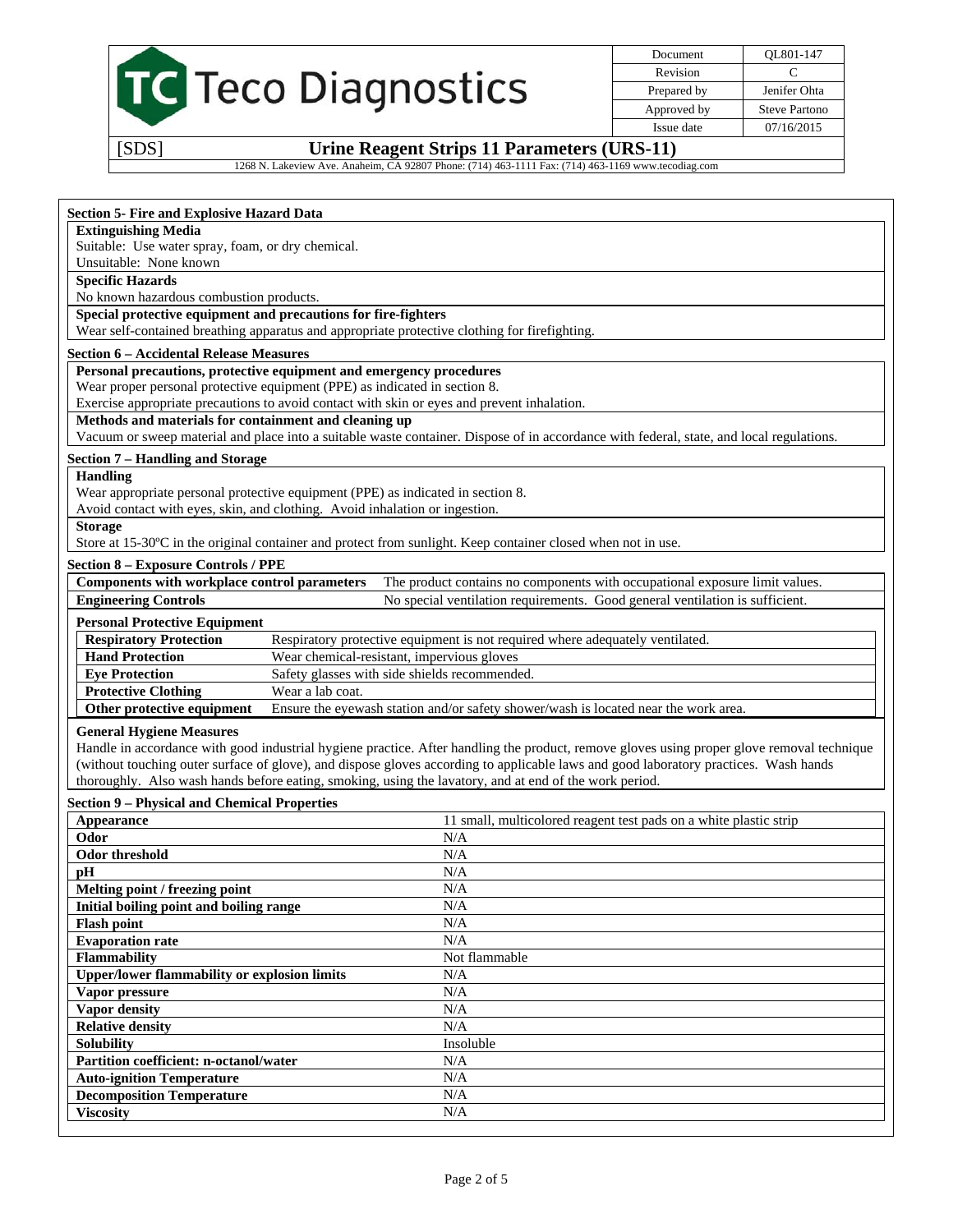|                                                                                                    |                                             | Document    | OL801-147            |  |  |  |  |
|----------------------------------------------------------------------------------------------------|---------------------------------------------|-------------|----------------------|--|--|--|--|
|                                                                                                    | Revision                                    | C           |                      |  |  |  |  |
|                                                                                                    | <b>TC</b> Teco Diagnostics                  | Prepared by | Jenifer Ohta         |  |  |  |  |
|                                                                                                    |                                             | Approved by | <b>Steve Partono</b> |  |  |  |  |
|                                                                                                    |                                             | Issue date  | 07/16/2015           |  |  |  |  |
| [SDS]                                                                                              | Urine Reagent Strips 11 Parameters (URS-11) |             |                      |  |  |  |  |
| 1268 N. Lakeview Ave. Anaheim, CA 92807 Phone: (714) 463-1111 Fax: (714) 463-1169 www.tecodiag.com |                                             |             |                      |  |  |  |  |
|                                                                                                    |                                             |             |                      |  |  |  |  |
|                                                                                                    |                                             |             |                      |  |  |  |  |
| Section 10 – Stability and Reactivity                                                              |                                             |             |                      |  |  |  |  |

| <b>Chemical stability</b>                                                      |                                                                    |                             | Stable under recommended storage conditions as indicated in section 7.                                                       |                                   |                                                  |  |
|--------------------------------------------------------------------------------|--------------------------------------------------------------------|-----------------------------|------------------------------------------------------------------------------------------------------------------------------|-----------------------------------|--------------------------------------------------|--|
| <b>Possibility of hazardous reactions</b><br>No information available          |                                                                    |                             |                                                                                                                              |                                   |                                                  |  |
| <b>Conditions to avoid</b><br>Avoid high temperature, high humidity conditions |                                                                    |                             |                                                                                                                              |                                   |                                                  |  |
| <b>Incompatible materials</b>                                                  |                                                                    |                             | No information available                                                                                                     |                                   |                                                  |  |
|                                                                                | <b>Hazardous decomposition products</b>                            | No information available    |                                                                                                                              |                                   |                                                  |  |
|                                                                                | <b>Section 11- Toxicological Information</b>                       |                             |                                                                                                                              |                                   |                                                  |  |
| <b>Route of Entry/Exposure</b>                                                 |                                                                    | Skin contact, eye contact   |                                                                                                                              |                                   |                                                  |  |
| <b>Effects of acute exposure</b>                                               |                                                                    |                             |                                                                                                                              |                                   |                                                  |  |
| <b>Skin contact</b>                                                            |                                                                    | May cause irritation.       |                                                                                                                              |                                   |                                                  |  |
| Eye contact                                                                    |                                                                    | May cause irritation.       |                                                                                                                              |                                   |                                                  |  |
| <b>Ingestion</b>                                                               |                                                                    | May be harmful if ingested. |                                                                                                                              |                                   |                                                  |  |
| <b>Inhalation</b>                                                              |                                                                    |                             | May cause irritation to mucous membranes and upper respiratory tract.                                                        |                                   |                                                  |  |
| <b>Effects of chronic exposure</b>                                             |                                                                    | No information available    |                                                                                                                              |                                   |                                                  |  |
| <b>Toxicity:</b>                                                               |                                                                    |                             |                                                                                                                              |                                   |                                                  |  |
| Component                                                                      | <b>Chemical</b>                                                    |                             | <b>Acute Toxicity</b>                                                                                                        | <b>Chronic</b><br><b>Toxicity</b> | <b>Other Information</b>                         |  |
| Ascorbic<br>Acid Test:                                                         | <b>DCIP</b>                                                        |                             | LD50 Intraperitoneal -mouse 75 mg/kg                                                                                         | No information<br>available       | RTECS: GU5495000                                 |  |
| Bilirubin<br>Test:                                                             | 2,4-Dichloroaniline                                                |                             | LD50 Oral -mouse 400 mg/kg                                                                                                   | No information<br>available       | <b>RTECS: BX2600000</b>                          |  |
| <b>Blood Test:</b>                                                             | Cumene hydroperoxide,                                              |                             | LD50 Oral -rat 382 mg/kg,                                                                                                    | No information                    | RTECS: MX2450000,                                |  |
|                                                                                | 3, 3', 5, 5'-tetramethylbenzidine                                  |                             | LD50 Oral -other >316 mg/kg                                                                                                  | available                         | <b>RTECS: DV2300000</b>                          |  |
| Glucose Test:                                                                  | Glucose oxidase,                                                   |                             | LD50 Intraperitoneal-mouse 3 mg/kg,                                                                                          | No information                    | RTECS: RQ8452000,                                |  |
|                                                                                | Peroxidase,                                                        |                             | No information available,                                                                                                    | available                         | RTECS: Not available,                            |  |
|                                                                                | Potassium iodide                                                   |                             | No information available                                                                                                     |                                   | RTECS: TT2975000                                 |  |
| Ketone Test:                                                                   | Sodium nitroprusside                                               |                             | LD50 Oral -rat 99 mg/kg                                                                                                      | No information<br>available       | RTECS: LJ8925000                                 |  |
| Leukocyte                                                                      | Indoxyl ester derivative,                                          |                             | No information available,                                                                                                    | No information                    | RTECS: Not available,                            |  |
| Test:                                                                          | Diazonium salt                                                     |                             | No information available                                                                                                     | available                         | RTECS: Not available                             |  |
| Nitrite Test:                                                                  | p-Arsanilic acid                                                   |                             | LD50 Oral -rat 1000 mg/kg                                                                                                    | No information<br>available       | RTECS: CF7875000                                 |  |
| pH Test:                                                                       | Methyl red,                                                        |                             | No information available,                                                                                                    | No information                    | RTECS: Not available,                            |  |
|                                                                                | Bromothymol blue sodium salt                                       |                             | No information available                                                                                                     | available                         | RTECS: Not available                             |  |
| Protein Test:                                                                  | Tetrabromophenol blue                                              |                             | No information available                                                                                                     | No information<br>available       | RTECS: Not available                             |  |
| Specific                                                                       | Bromothymol blue sodium salt,                                      |                             | No information available,                                                                                                    | $\overline{No}$ information       | RTECS: Not available,                            |  |
| <b>Gravity Test:</b>                                                           | Poly (methyl vinyl ether/maleic<br>anhydride),<br>sodium hydroxide |                             | LD50 Oral -rat >5000 mg/kg<br>LD50 Dermal -rabbit 1350 mg/kg                                                                 | available                         | RTECS: Not available,<br><b>RTECS: WB4900000</b> |  |
| Urobilinogen<br>Test:                                                          | $p$ -diethylaminobenzaldehyde                                      |                             | LD50 Oral -rat 6400 mg/kg<br>LD50 Dermal -rabbit $>400$ mg/kg                                                                | No information<br>available       | RTECS: CU5612850                                 |  |
| Carcinogenicity                                                                |                                                                    |                             |                                                                                                                              |                                   |                                                  |  |
| <b>IARC</b>                                                                    | Arsanilic acid: Group 1 Carcinogenic to humans                     |                             |                                                                                                                              |                                   |                                                  |  |
| <b>ACGIH</b>                                                                   |                                                                    |                             | No component present at levels greater than or equal to 0.1% is identified as a carcinogen or potential carcinogen by ACGIH. |                                   |                                                  |  |
| <b>NTP</b>                                                                     | Arsanilic acid: Known to be human carcinogen                       |                             |                                                                                                                              |                                   |                                                  |  |
| <b>OSHA</b>                                                                    | Arsanilic acid: OSHA specifically regulated carcinogen             |                             |                                                                                                                              |                                   |                                                  |  |
|                                                                                |                                                                    |                             |                                                                                                                              |                                   |                                                  |  |
|                                                                                |                                                                    |                             | To the best of our knowledge, the chemical, physical and toxicological properties have not been thoroughly investigated.     |                                   |                                                  |  |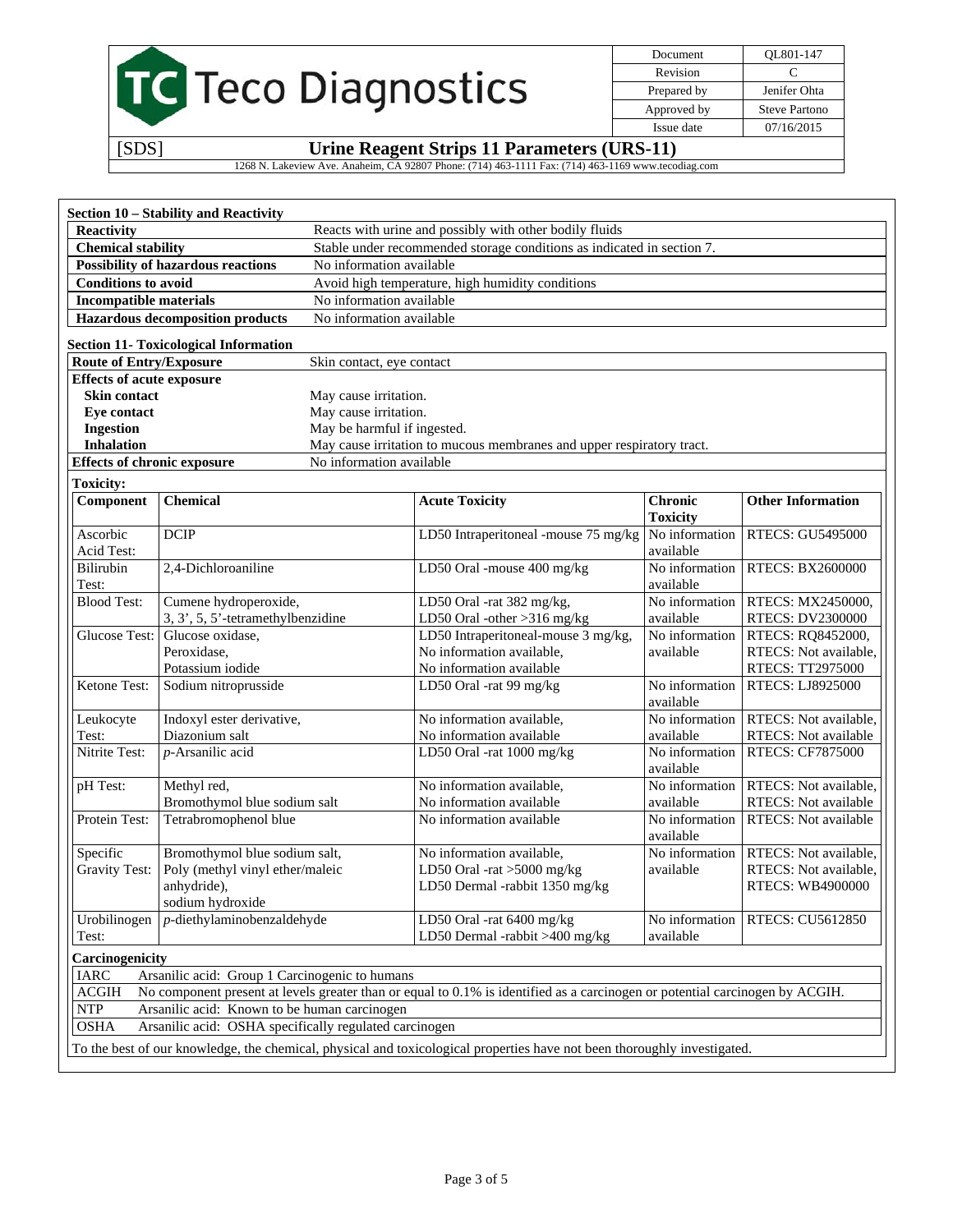TC Teco Diagnostics

Document QL801-147 Revision C Prepared by Jenifer Ohta Approved by Steve Partono Issue date 07/16/2015

# [SDS] **Urine Reagent Strips 11 Parameters (URS-11)**

1268 N. Lakeview Ave. Anaheim, CA 92807 Phone: (714) 463-1111 Fax: (714) 463-1169 www.tecodiag.com

| <b>Section 12 - Ecological Information</b>  |                                                                                                                                             |                         |                             |
|---------------------------------------------|---------------------------------------------------------------------------------------------------------------------------------------------|-------------------------|-----------------------------|
| <b>Ecotoxicity</b>                          | No information available                                                                                                                    | <b>Mobility</b> in soil | No information available    |
| <b>Persistence and degradability</b>        | No information available                                                                                                                    | Other adverse effects   | No information available    |
| <b>Bio-accumulative potential</b>           | No information available                                                                                                                    | Water hazard class      | No information available    |
| <b>Section 13 - Disposal Considerations</b> |                                                                                                                                             |                         |                             |
| Waste residues and methods of disposal      |                                                                                                                                             |                         |                             |
|                                             | This product has to be disposed in accordance with applicable regional, national and local laws and regulations. Surplus and non-recyclable |                         |                             |
|                                             | components should be taken to a licensed waste disposal contractor for disposal.                                                            |                         |                             |
| <b>Contaminated Packaging</b>               |                                                                                                                                             |                         |                             |
|                                             | Waste packaging should be recycled; however, since empty containers may retain some product residues, they should be taken to an approved   |                         |                             |
|                                             | waste handling site or given to a licensed waste disposal contractor for recycling or disposal, if recycling is not possible.               |                         |                             |
| <b>Section 14 - Transport Information</b>   |                                                                                                                                             |                         |                             |
| <b>UN Number</b>                            | None. Not regulated.                                                                                                                        |                         |                             |
| <b>UN Proper shipping name</b>              | None. Not regulated.                                                                                                                        |                         |                             |
| <b>Transport hazard class</b>               | Not classified as hazardous. Not regulated.                                                                                                 |                         |                             |
| <b>Packing group</b>                        | Not applicable                                                                                                                              |                         |                             |
| <b>Environmental hazard</b>                 | No information available                                                                                                                    |                         |                             |
|                                             | Transport in bulk according to Annex II of MARPOL 73/78 and the IBC Code                                                                    | Not applicable          |                             |
| DOT (USA)                                   | Not dangerous goods. Non-hazardous for transport.                                                                                           |                         |                             |
| <b>IMDG</b>                                 | Not dangerous goods. Non-hazardous for maritime transport.                                                                                  |                         |                             |
| <b>IATA</b>                                 | Not dangerous goods. Non-hazardous for air transport.                                                                                       |                         |                             |
| <b>Special precautions</b>                  | None                                                                                                                                        |                         |                             |
|                                             |                                                                                                                                             |                         |                             |
| <b>Section 15 - Regulatory Information</b>  |                                                                                                                                             |                         |                             |
| <b>United States</b>                        |                                                                                                                                             |                         |                             |
| <b>HCS</b> Classification                   | Not regulated                                                                                                                               |                         |                             |
| <b>U.S Federal Regulations</b>              | TSCA 8(a) CDR Exempt/Partial exemption: Not determined                                                                                      |                         |                             |
|                                             | United States inventory TSCA 8(b): Not determined                                                                                           |                         |                             |
|                                             | SARA 302: No components are subject to the reporting requirements of SARA Title III, section 302                                            |                         |                             |
|                                             | SARA 304 Extremely Hazardous Substances Reportable Quantity: The product does not contain any components with a section 304                 |                         |                             |
| EHS RQ.                                     |                                                                                                                                             |                         |                             |
|                                             | <b>SARA 311/312 Hazards Identification:</b> Not regulated                                                                                   |                         |                             |
|                                             | Clean Water Act (CWA) 307: This product does not contain any toxic pollutants listed under the U.S. Clean Water Act section 307.            |                         |                             |
|                                             | Clean Water Act (CWA) 311: This product does not contain any hazardous substances listed under the U.S. Clean Water Act section 311.        |                         |                             |
|                                             | Clean Air Act (CAA) 112 accidental release prevention: No products were found                                                               |                         |                             |
|                                             |                                                                                                                                             |                         |                             |
| <b>U.S. State Regulations</b>               | <b>Component</b>                                                                                                                            |                         | CAS No.                     |
| <b>Massachusetts</b>                        | Cumene hydroperoxide,                                                                                                                       |                         | $80-15-9$ ,                 |
| <b>Right to Know:</b>                       | Sodium hydroxide                                                                                                                            |                         | 1310-73-2<br>$620 - 45 - 1$ |
| Pennsylvania<br><b>Right to Know:</b>       | Sodium 4-(3,5-dichloro-4-oxocyclohexa-2,5-dienylideneamino)phenoxide [DCIP],<br>2,4-Dichloroaniline,                                        |                         | 554-00-7,                   |
|                                             | Cumene hydroperoxide,                                                                                                                       |                         | $80-15-9,$                  |
|                                             | 3, 3', 5, 5'-tetramethylbenzidine,                                                                                                          |                         | 54824-17-7,                 |
|                                             | Sodium nitroferricyanide(III) dihydrate [Sodium nitroprusside],                                                                             |                         | 13755-38-9,                 |
|                                             | 4,4'-Azo-3-hydroxynaphthalene-1-sulphonate [Diazonium salt],                                                                                |                         | 887-76-3,                   |
|                                             | Arsanilic acid,                                                                                                                             |                         | 98-50-0,                    |
|                                             | Sodium 2-(p-(dimethylamino)phenylazo)benzoate [Methyl red],                                                                                 |                         | 845-10-3,                   |
|                                             | Bromothymol Blue sodium salt,                                                                                                               |                         | 34722-90-2,                 |
|                                             | Tetrabromophenol Blue sodium salt,                                                                                                          |                         | 108321-10-4,                |
|                                             | Sodium hydroxide,                                                                                                                           |                         | 1310-73-2,                  |
|                                             | 4-Diethylaminobenzaldehyde                                                                                                                  |                         | $120 - 21 - 8$              |